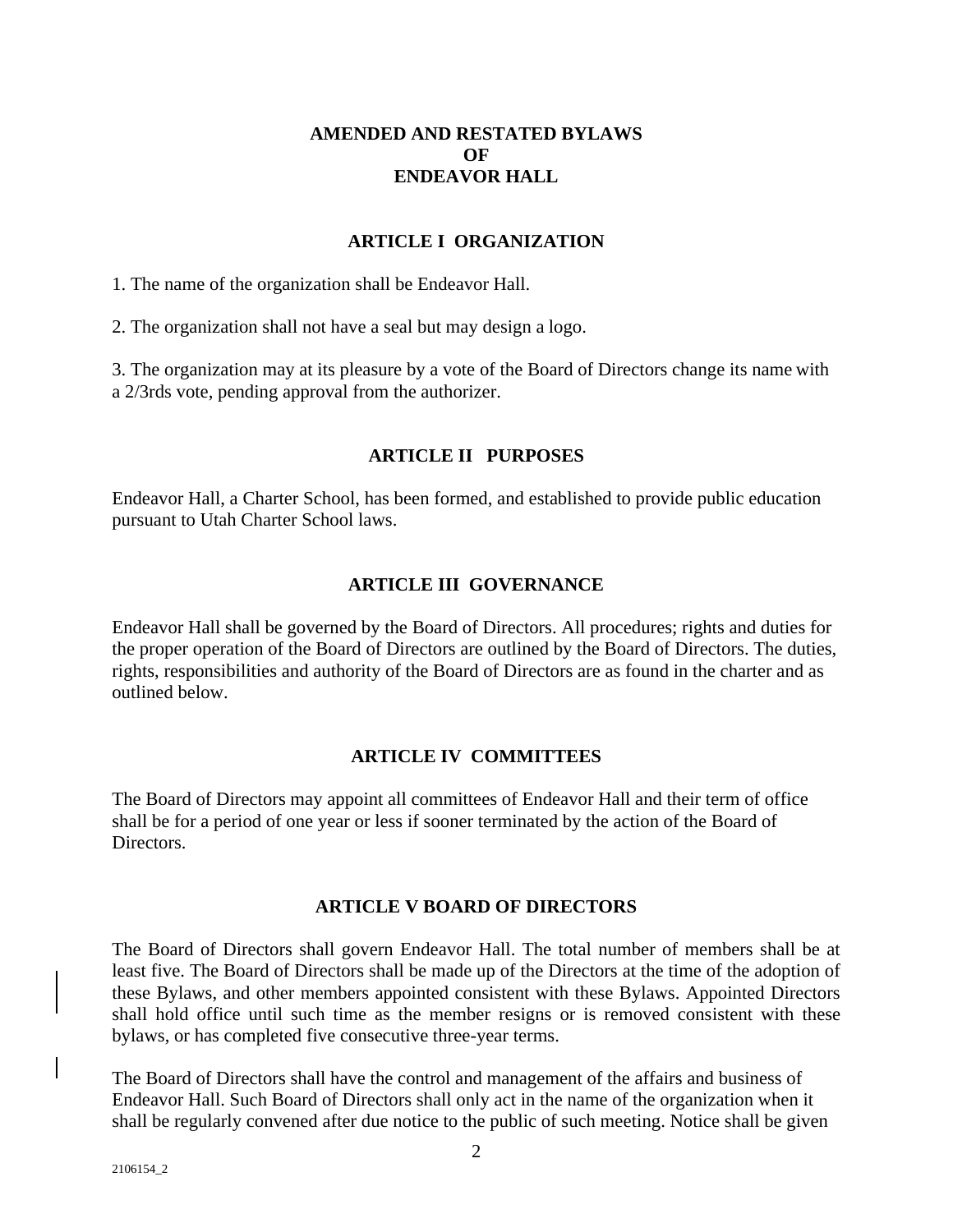to the Directors and the public at least 24 hours before any meeting; provided, however, that notice need not be given to Directors when it is not required to be given by the Utah Revised Nonprofit Corporation Act.

A majority of the members of the Board of Directors shall constitute a quorum and the meetings of the Board of Directors shall be held not less than quarterly on a schedule adopted by the Board of Directors. The Board of Directors may make such rules and regulations covering its meetings as it may in its discretion determine necessary.

A member may be removed when sufficient cause exists for such removal and by two-thirds (2/3) vote of the remaining members. The Board of Directors may entertain charges against any member. At any hearing for removal, the accused member may be represented by Board of Directors. The Board of Directors shall adopt such rules for this hearing as it may in its discretion consider necessary for the best interests of Endeavor Hall.

Vacancies on the Board of Directors shall be filled by a vote of a majority of the remaining Directors, even if less than a quorum, subject to approval of the Utah State Charter Schools Board ("USCSB") as set forth below.

At the election or appointment of any new Director, the Corporation's Secretary shall send written notice to the Director of USCSB, by certified mail with return receipt requested. The notice shall include the identity of the nominated Director(s) and a request for approval of the appointment of the nominated Director. USCSB will have sixty (60) days to approve or reject the nomination of the Director. If USCSB fails to act within the sixty (60) days, the nomination will be deemed approved. The nominated Director may act as a Director, pending the approval or rejection of USCSB. A Director may be removed by the USCSB at any time with or without cause. Notwithstanding anything in these Bylaws to the contrary, the provisions of this Article V that give USCSB rights to approve and/or remove Directors will not be amended or altered, nor will any conflicting provisions be adopted, without the prior written consent of USCSB.

The Chair of the Board of Directors shall preside at all meetings. The Chair will be chosen by the majority vote of the Board of Directors. She/he shall be one of the officers who may sign the checks or drafts of the organization. She/he shall have such powers as may be reasonably construed as belonging to the chief executive of any organization.

The Vice Chair shall, in the event of the absence or inability of the Chair, become acting Chair of Endeavor Hall with all the rights, privileges and powers associated with that office.

The Board of Directors shall select from one of their members a secretary. The Secretary shall keep the minutes and records of the organization. It shall be his or her duty to file any certificate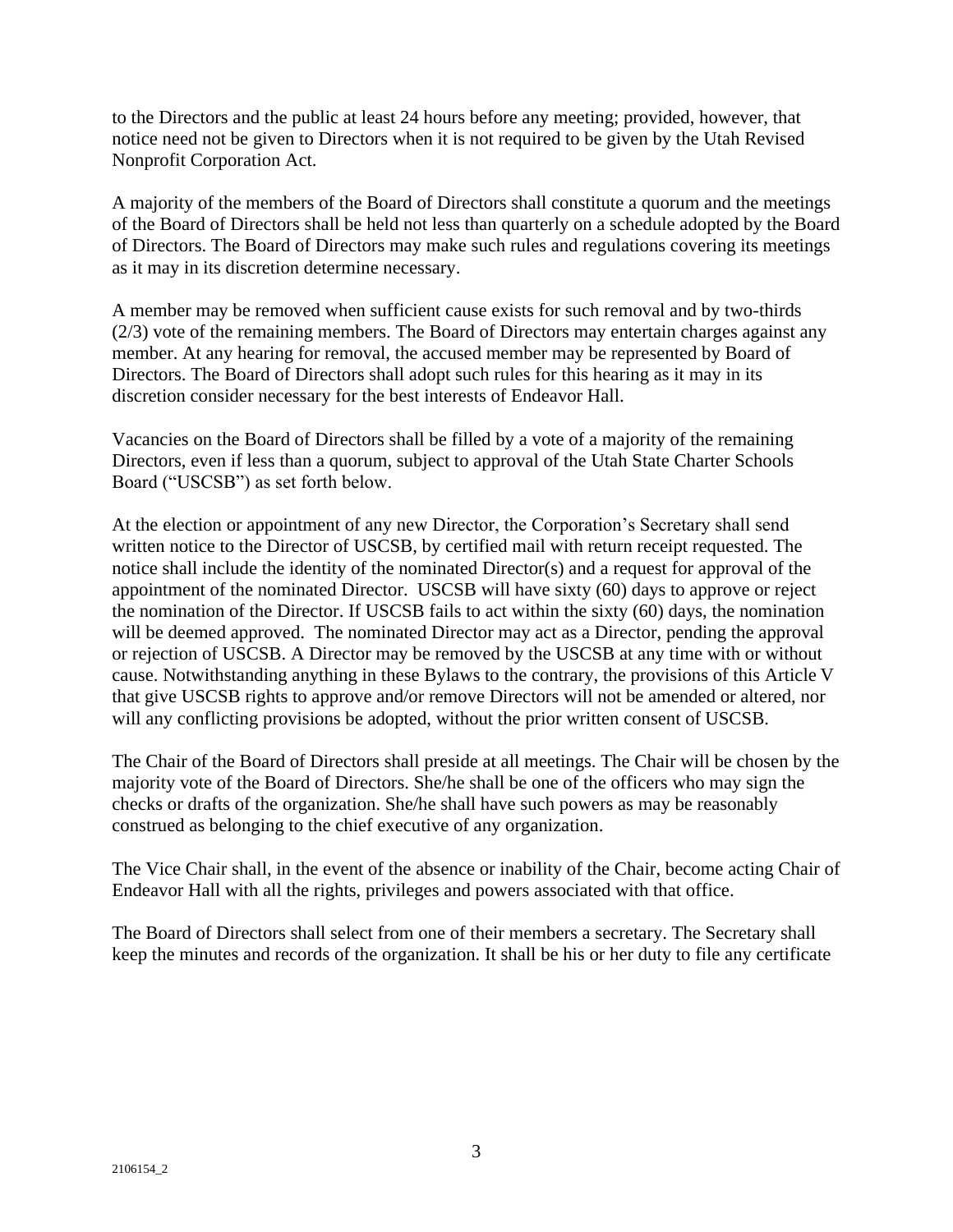required by any statute, federal or state. She/he shall give and serve all notices to members of Endeavor Hall. She/he shall be the official custodian of the records of Endeavor Hall. She/he shall present to the membership at any meetings any communication addressed to her as Secretary of the organization. She/he shall submit to the Board of Directors any communications, which shall be addressed to him or her as Secretary of the organization. She/he shall exercise all duties incident to the office of Secretary.

Board of Directors shall select from one of their members a Treasurer. The Treasurer shall assist in the care and custody of monies belonging to the organization. She/he shall be one of the officers who shall sign checks or drafts of the organization. No special fund may be set aside that shall make it unnecessary for the Treasurer to sign the checks issued upon it. She/he shall render at stated periods as the Board of Directors shall determine a written account of the finances of the organization and such report shall be physically affixed to the minutes of the Board of Directors of such meeting. She/he shall exercise all duties incident to the office of Treasurer.

The Board of Directors shall authorize the hiring and fix the compensation of the School Administration and Business Services Provider. The Principal shall authorize the hiring and set the compensation of all other employees, subject to the approval of the Board of Directors.

### **ARTICLE VI INDEMNIFICATION**

Endeavor Hall shall indemnify any and all persons who may serve or who have served at any time as members or officers, and their respective heirs, administrators, successors, and assigns, against any and all expenses, including amounts paid upon judgments, Board of Directors fees, and amounts paid in settlement (before or after suit is commenced), actually and necessarily incurred by such persons in connection with the defense or settlement of any claim, action, suit, or proceeding in which they, or any of them, are made parties, or a party, or which may be asserted against them or any of them, by reason of being or having been members or officers, except in relation to matters as to which any such member or officer or former member or officer shall be adjudged in any action, suit, or proceeding to be liable for his or her own negligence or misconduct in the performance of his or her duty. Expenses of each person indemnified hereunder incurred in defending a civil, criminal, administrative or investigative action, suit or proceeding (including all appeals), or threat thereof may be paid by Endeavor Hall in advance of the final disposition of such action, suit or proceeding as authorized by the Board of Directors, whether a disinterested quorum exists or not, upon receipt of an undertaking by or on behalf of the Board of Directors to repay such amount unless it shall ultimately be determined that he or he/she is entitled to be indemnified by Endeavor Hall. Such indemnification shall be in addition to any other rights to which those indemnified may be entitled under any law, bylaw, agreement, vote of members, or otherwise.

### **ARTICLE VII AMENDMENTS**

These Bylaws may be altered, amended, repealed or added to by an affirmative vote of not less than two-thirds of the Board of Directors; provided that no amendment that diminishes the rights